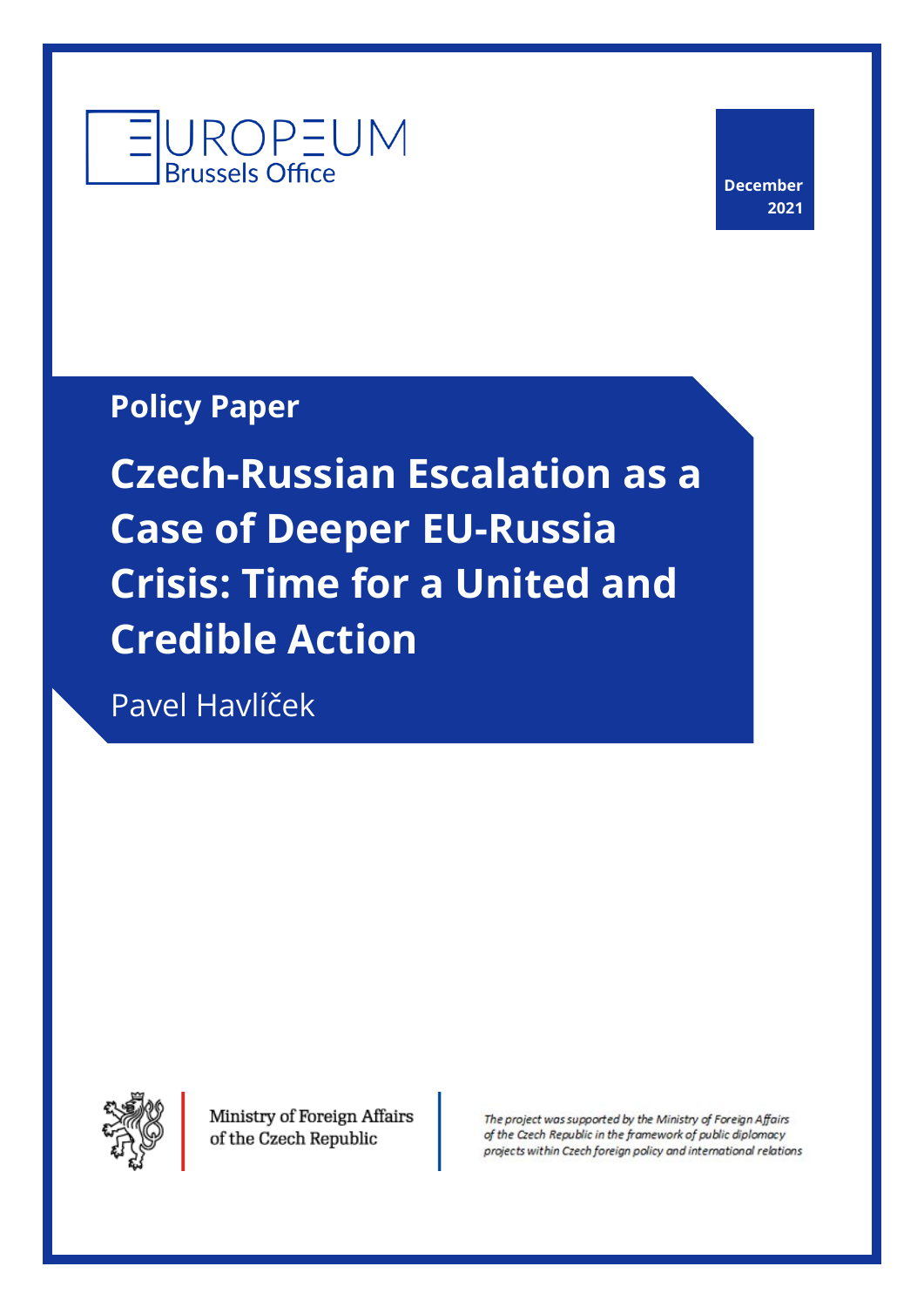

## Contents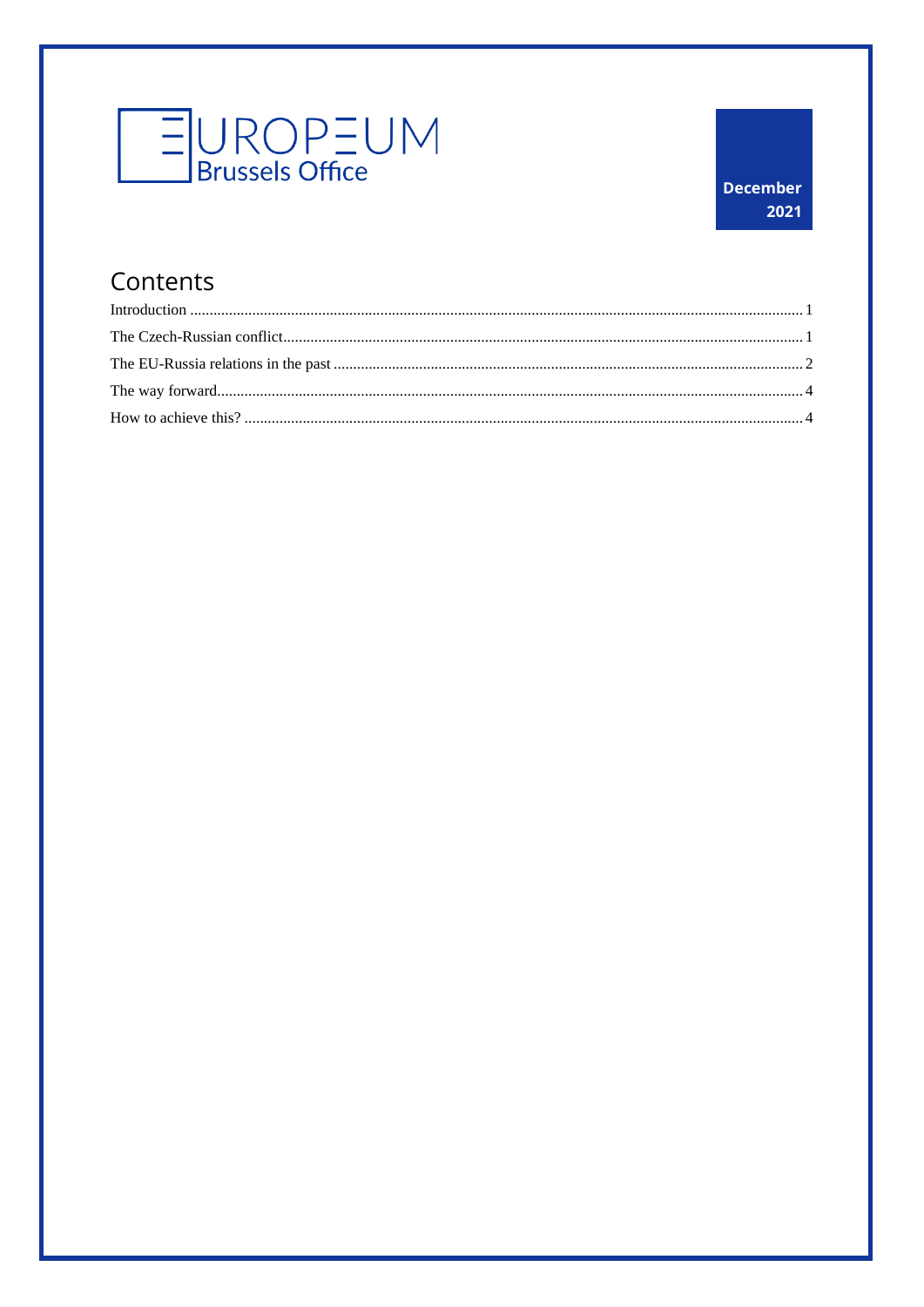

## Policy recommendations

- The EU should create a new and comprehensive strategy for relations with Russia and sufficiently reflect on the threat that is coming from the Russian leadership today, including issues of strategic importance and dependence, such as energy, security, green agenda or economy.
- The EU should substantially bolster its system of support of the Russian opposition leaders and civil society organizations, including flexible visa policy, financial and technical assistance and support for people-to-people contacts, but should also look for further scope for its expansion.
- In the context of the growing repression of the Russian regime, the EU with its members should consider strengthening its own capacity and creating a basis for Russian emigration and establishment of shelter cities around the block. In addition, the EU should pay more attention to the integration of the Russian community.
- The EU should actively advocate that the instruments of international organizations for responding to violations of international law, such as the OSCE Moscow Mechanism, UN Special Procedures and the reports of the Council of Europe Commissioner for Human Rights, be strengthened and able to be better used in practice.
- EU diplomacy should invest more in capacities within multilateral diplomacy, better link this work with bilateral relations of its individual members and more effectively explain its strategic priorities when negotiating a new set-up of EU-Russian relations. It is essential that the EU common and coordinated voice is better heard in the OSCE, Council of Europe as well as in the UN.
- The EU should start investing significantly more in the protection of critical infrastructure against cyber attacks, which is still one of the weaknesses of the European institutions and national administrations. This together with integrity of democratic processes and fight with disinformation and Russian state propaganda remains a key weakness of the EU public space.
- The EU needs to invest more in investigating corruption schemes and money laundering in its members, which remains a problem in relations with Russia. This also includes the practice of "golden passports" that some of the Russian oligarchs could buy in individual member states.
- The EU should be more rigorous when screening the Russian business and investment in individual members and carry out a coordinated investment review, especially in the case of strategic industries.
- The Union needs to dedicate much more resources to the energy diversification from the unpredictable Russian supplies of oil and natural gas and finish the process of building up the Energy Union. In addition, it needs to integrate closer to the countries of Eastern Partnership and Western Balkans which are too often also exposed to the Russian blackmail and pressure in this area. The Energy Community provides a solid framework for future cooperation on this issue.
- The EU must step up its cooperation with the Eastern Partnership countries, particularly the Associated Trio of Ukraine, Georgia and Moldova that have decided for closer integration within the Western alliances. The battle for their state sovereignty and territorial integrity is ongoing and the EU needs to offer a credible future alternative to the Russian plan of their reintegration in its sphere of influence.



Ministry of Foreign Affairs of the Czech Republic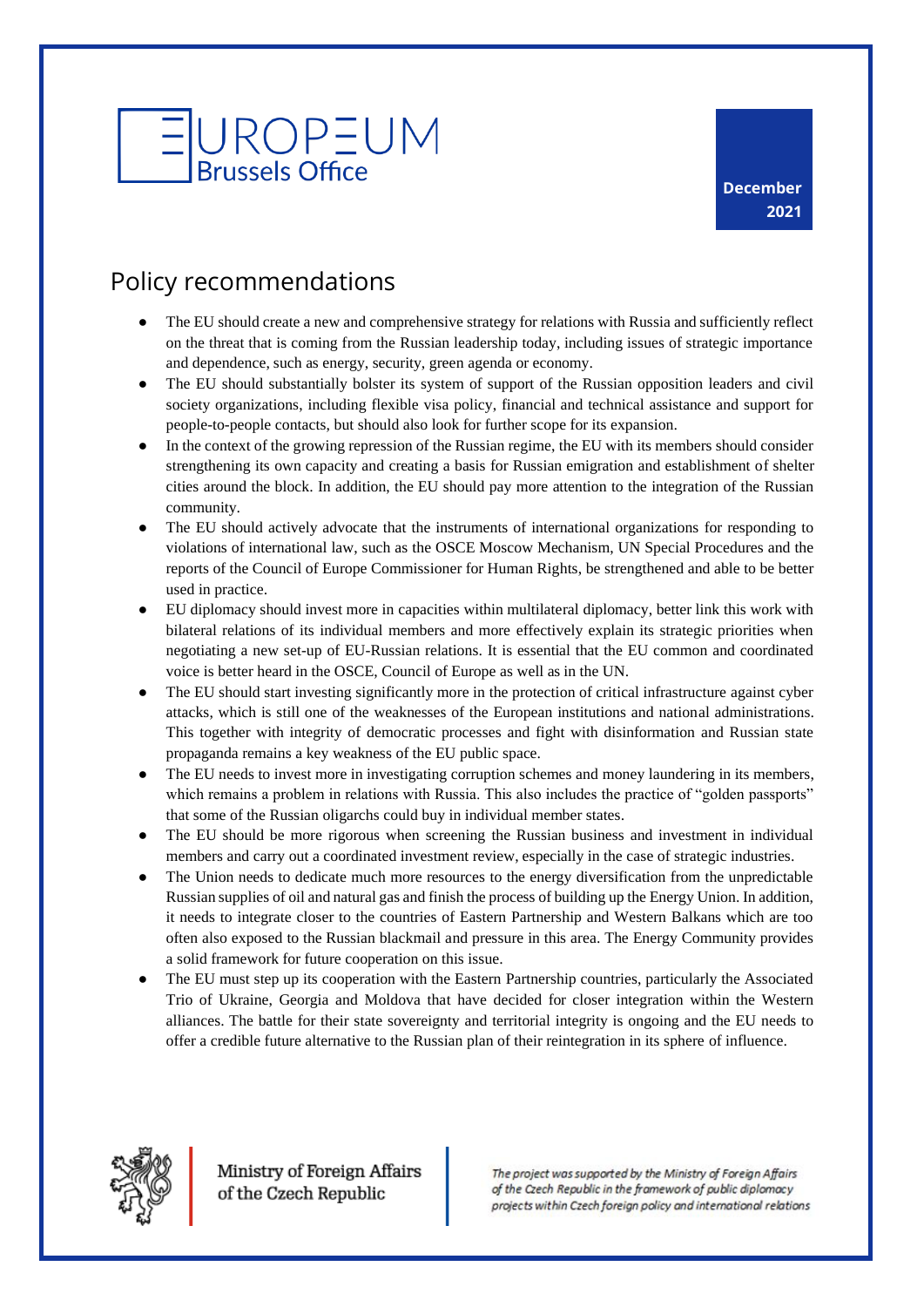

### <span id="page-3-0"></span>Introduction

In the past, the Czech-Russian relations went through periods of ups and downs. However, after April 17, 2021, as a result of the Vrbětice affair, they found themselves at the biggest crossroads to date. The bilateral escalation was followed by a dramatic diplomatic pressure and inclusion of Czechia to the list of Russia's official "enemies" together with the United States, as the only two countries in the world. Nevertheless, for quite some time, the bilateral ties have pursued a negative trend and the attribution of attacks on ammunition depots on the Czech territory to Russia's military intelligence GRU only brought the last nail to the coffin of the bilateral relationship.

It is essential to see the Czech-Russian crisis not as an isolated incident (or accident) but rather as a part of a wider series of crises between the West and Russia, of which this is just the most vivid example of how far things might go. Similar escalations have recently appeared in bilateral ties of Bulgaria, Germany, Poland, Spain, Lithuania or Ukraine and other countries too. They are a part of a deeper and more structural issue, which does not necessarily have anything in common with behaviour of individual European states, but rather Russia's revisionist perception of the world. This fact is also connected to the Russian appetite to confront the West in order to regain its great power status for which an effort to undermine and divide the West is an obvious tactic.

For these reasons, the real turning point in the Western-Russian relations was the Kremlin's annexation of the Crimea in 2014 and the continuing aggression of the Russian army and the *so-called* separatists in the Donbas, which is now - once again - being scaled up to an unprecedented extent. This has fully revealed that Russia is willing to start an open military conflict in Europe in the pursuit of its zone of privileged interests at the expense of closest neighbours. The continuous attack against Ukraine, of which we might be seeing a new phase right now, also clearly illustrated that Russia's invasion of Georgia in 2008 was not an individual act of aggression, but the first harbinger of more profound conflicts and crises between Russia and the EU and the West as such.

## <span id="page-3-1"></span>The Czech-Russian conflict

In response to the diplomatic escalation after Vrbětice, the Czech government first decided to expel those employees of the Russian embassy that the Czech intelligence services identified as Russian agents, and later to introduce strict parity in diplomatic missions between the Czech Republic and Russia, as only the second state in Europe after the United Kingdom. An overstaffed Russian mission to Prague has been for a long time considered a headquarters of spy activity in the wider region and the Czech security community had been for many years warning about the high number of Russian operatives based at the embassy working under diplomatic coverage.

From the beginning of the crisis, Russia tried to get rid of its responsibility and portray the whole affair in a different light with the coordinated help of Russian propaganda and disinformation "smoke screen". This benefitted its position not only in response to the immediate consequences of the crisis and when facing the response from the international community, including most notably the EU and NATO, but also in the subsequent negotiations about 1 billion CZK of financial compensation demanded by Czechia. That is also why Russia strived to get domestic allies in the Czech politics to support its narrative and official position and to some degree succeeded when, for instance, President Miloš Zeman presented several possible versions of the case, contradicting the united position and narrative presented by the government and the state prosecutors office.

In general, the Kremlin does not view the Czech Republic as a major player in the international arena or a powerful actor. In its understanding of international relations, Czechia falls into the buffer



Ministry of Foreign Affairs of the Czech Republic

1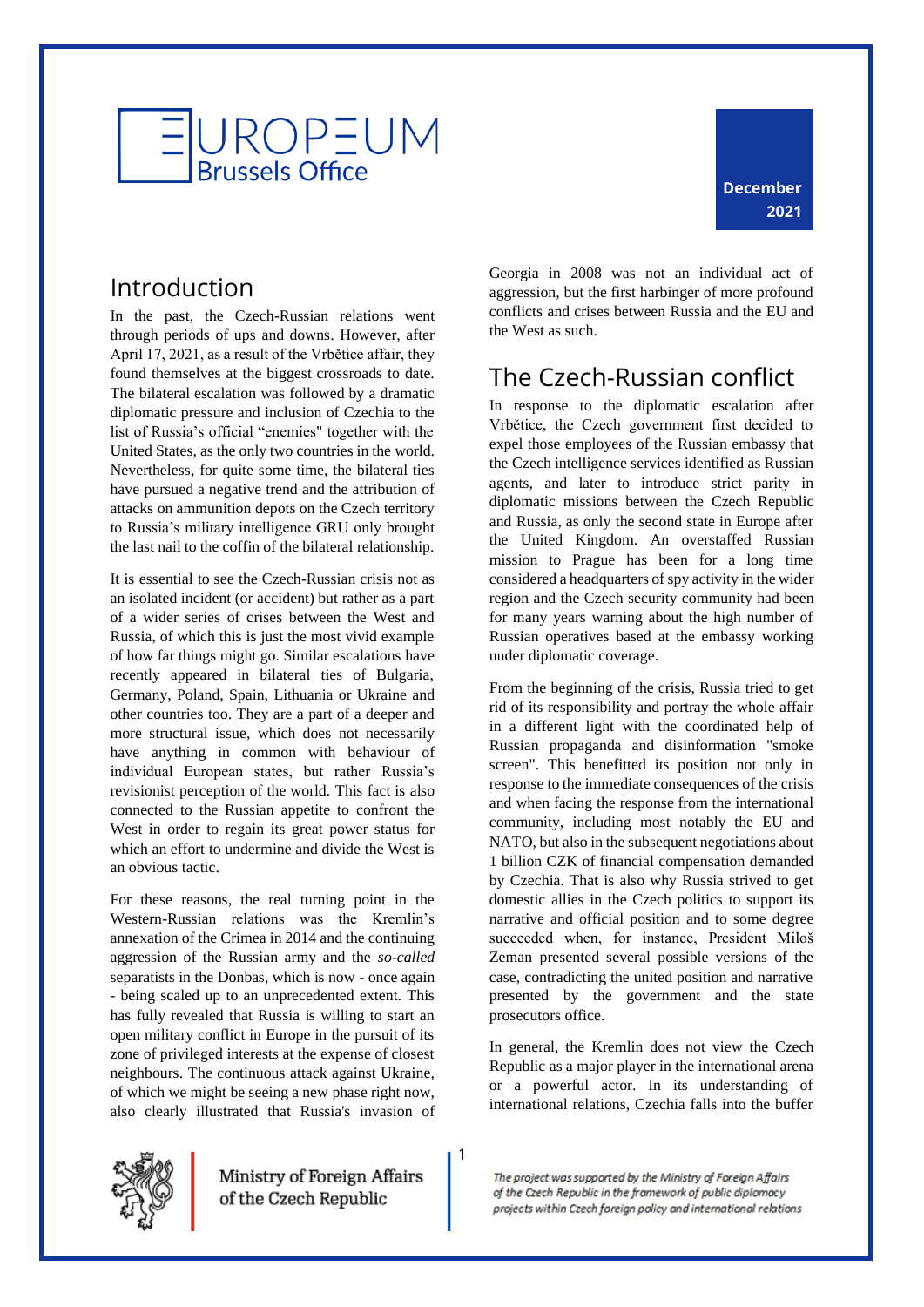

area, which leaned towards Brussels and the United States line by joining NATO and the EU. Therefore it does not have its own foreign policy agenda, but copies the US political stances. Also because of this, various initiatives in the field of Czech-Russian dialogue have not met with significant success and Russia considered them only as an opportunity to promote its own interests.

On the other hand, Czechia perceives Russia's behaviour in the international arena from the perspective of revisionism and efforts to rebuild the position of power that Russia lost 30 years ago with the collapse of the USSR. This brings a direct conflict between the foreign policy and security interests of Russia and Czechia, the latter which is directly dependent on the rule-based multilateral system of compliance with the international order co-created by the EU. This discrepancy between Czech and Russian perceptions of foreign policy is also reflected in the Czech foreign policy concept of 2015, which speaks of Russia as an actor destabilising the European security architecture, but also a major player represented on the UN Security Council, with which it is somehow necessary to cooperate. The Strategy mentions Russia in the context of global instability, new security challenges and an authoritarian model of governance opposing the liberal democratic order.

Already before the Vrbětice escalation, the Czech-Russian relations have been framed by numerous conflicts over historical memory and different interpretation of common history, including the Soviet intervention against the Prague Spring in 1968 or affairs associated with the relocation of historical monuments, such as the statue of Marshal Ivan Koněv in Prague and the liquidation of monuments dedicated to Czechoslovak legions in Russia. This is also common to many European countries, including the Baltic states, Poland, Romania, Slovakia, Ukraine or Germany. Due to the lack of political will of Russia, bilateral initiatives to "normalise" relations have not been met with any

understanding despite repeated attempts, which illustrates the current state of play.

On the other hand, Czechia has historically had good experience with cooperation with the Russian nongovernmental and non-profit sector and the area of people-to-people ties, which it has long supported. In 2011, Czech diplomacy - for example - contributed to the establishment of an EU-Russia Civil Society Forum, the biggest pan-European platform for civil society cooperation. At the same time, Czechia has a flexible visa policy for Russians persecuted by the regime for their critical activities and opposition activities. Support of independent Russian and Russian-language journalism is also of importance, since it is one of the long-term Czech priorities. Czechia backs primarily the RFE/RL or the so-called Russian Language Media Exchange, through which media support in Eastern Europe is often realised. All of these, most recently the Memorial movement, are suffering from enormous pressure from the Russian authorities right now.

In addition, the Czech diplomacy also contributes financially to the EU's European Endowment for Democracy and the Prague Civil Society Center (PCSC), two prominent implementing bodies, which actively promote democracy, pluralistic society and civic activism through non-profit organisations and independent media projects in Russia and Eastern Europe. Prague - similar to Warsaw, Vilnius or Helsinki - also serves as one of the European centres of Russian independent thinking and activism, and a number of Russian and Czech initiatives operate from there.

## <span id="page-4-0"></span>The EU-Russia relations in the past

Over the past two decades, the EU has tried to change Russia's thinking about its place in Europe and the world but largely failed when seeking to involve Russia as a "normal" state in European and international affairs. The EU support of Russian



Ministry of Foreign Affairs of the Czech Republic

2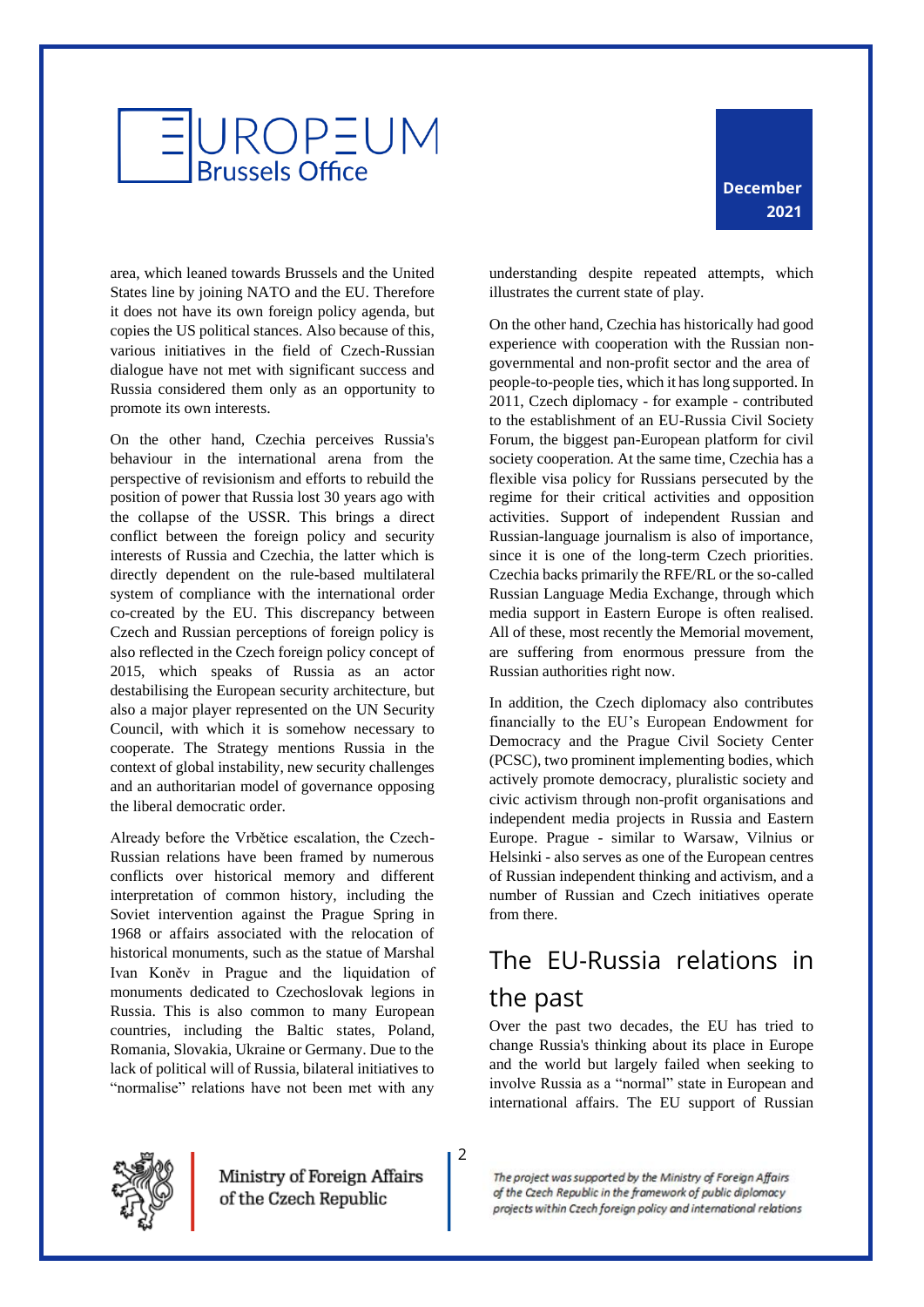# **JROPEUM Brussels Office**

#### **December 2021**

membership in the WTO (concluded in 2012) or the Four Common Areas of the EU-Russian Partnership of 2004 - a privileged alternative to the European Neighbourhood Policy - and later the Partnership for Modernisation, promoted primarily by Germany, could be all listed as policy attempts to integrate Russia in the wider European space. The belief that the EU and the West will ever succeed in tying Russia into the international system based on rules and norms through economic cooperation and investment has definitely proved odd after 2014 and the Russian annexation of Crimea.

After 2014, the EU focused mainly on a policy of soft deterrence and gradual efforts to unite and support allies in Eastern Europe, as also reflected in the *so-called* EU's Five Guiding Principles from 2016, <sup>1</sup> which represented the first meaningful attempt to establish a common framework of EU policy on Russia. However, even these principles of EU's interaction with Russia have recently been questioned by some EU Member States, such as Germany or France and others, that - despite the historically poor level of EU-Russia relations<sup>2</sup> - still prefer to gain bilateral benefits over a common approach. These ongoing debates are part of the wider strategic reflection on EU's relations with Russia, which Czechia is now more actively trying to influence and - in cooperation with like-minded EU states and the European Parliament - push for a more prominent normative view when shaping future relations with Russia.

The main pillar of European deterrence policy since 2014 has been built around the common EU understanding of Putin's malign activities in the

EU's eastern neighbourhood, most notably in Ukraine and Georgia. This is on the policy level manifested by the sanction regime operating at several levels, which since 2014 not only remains in force, but has recently been extended by a stronger emphasis on the defence of democracy and human rights with the EU Global Human Rights Sanctions Regime now in place. Nevertheless, the EU is - often rightly - criticised for being too cautious about Russia in an effort to maintain at least a basic level of dialogue and cooperation in certain areas, including the green agenda or energy and economy. Apart from that, the European members still continue to struggle with a truly shared understanding of the threats and challenges that Russia and other countries in the world really pose.

For example, the initiative of Germany and France in June 2021 to hold an EU-Russian summit along the lines of the US's showed that significant differences of opinion remain between EU countries on how to deal with the Russia crisis. The eastern flank of the Union sharply rejected the initiative and argued at the time with inappropriate timing and a lack of political will on the part of the Kremlin. It is therefore clear that the debates and reflections on the state of the EU-Russian relations and the resolution of the bilateral conflict will stay for the foreseeable future, as illustrated by for some controversial European Commission and the HR/VP Josep Borrell join communication,<sup>3</sup> but also by the latest European reactions to the crisis in Ukraine, including with the turbulence around the Nord Stream 2.<sup>4</sup> Even if it is

3 [https://ec.europa.eu/info/sites/default/files/joint](https://ec.europa.eu/info/sites/default/files/joint-communication-eu-russia-relations.pdf)[communication-eu-russia-relations.pdf](https://ec.europa.eu/info/sites/default/files/joint-communication-eu-russia-relations.pdf) 

4 [https://www.ft.com/content/b6ba9132-98f7-4aed-82b6-](https://www.ft.com/content/b6ba9132-98f7-4aed-82b6-51d3ea3bd9f0) [51d3ea3bd9f0](https://www.ft.com/content/b6ba9132-98f7-4aed-82b6-51d3ea3bd9f0)



1

3

[https://www.europarl.europa.eu/RegData/etudes/BRIE/2016/](https://www.europarl.europa.eu/RegData/etudes/BRIE/2016/589857/EPRS_BRI(2016)589857_EN.pdf) [589857/EPRS\\_BRI\(2016\)589857\\_EN.pdf](https://www.europarl.europa.eu/RegData/etudes/BRIE/2016/589857/EPRS_BRI(2016)589857_EN.pdf)

<sup>2</sup> [https://www.reuters.com/article/us-eu-russia-michel](https://www.reuters.com/article/us-eu-russia-michel-idUSKBN2BE20I)[idUSKBN2BE20I](https://www.reuters.com/article/us-eu-russia-michel-idUSKBN2BE20I)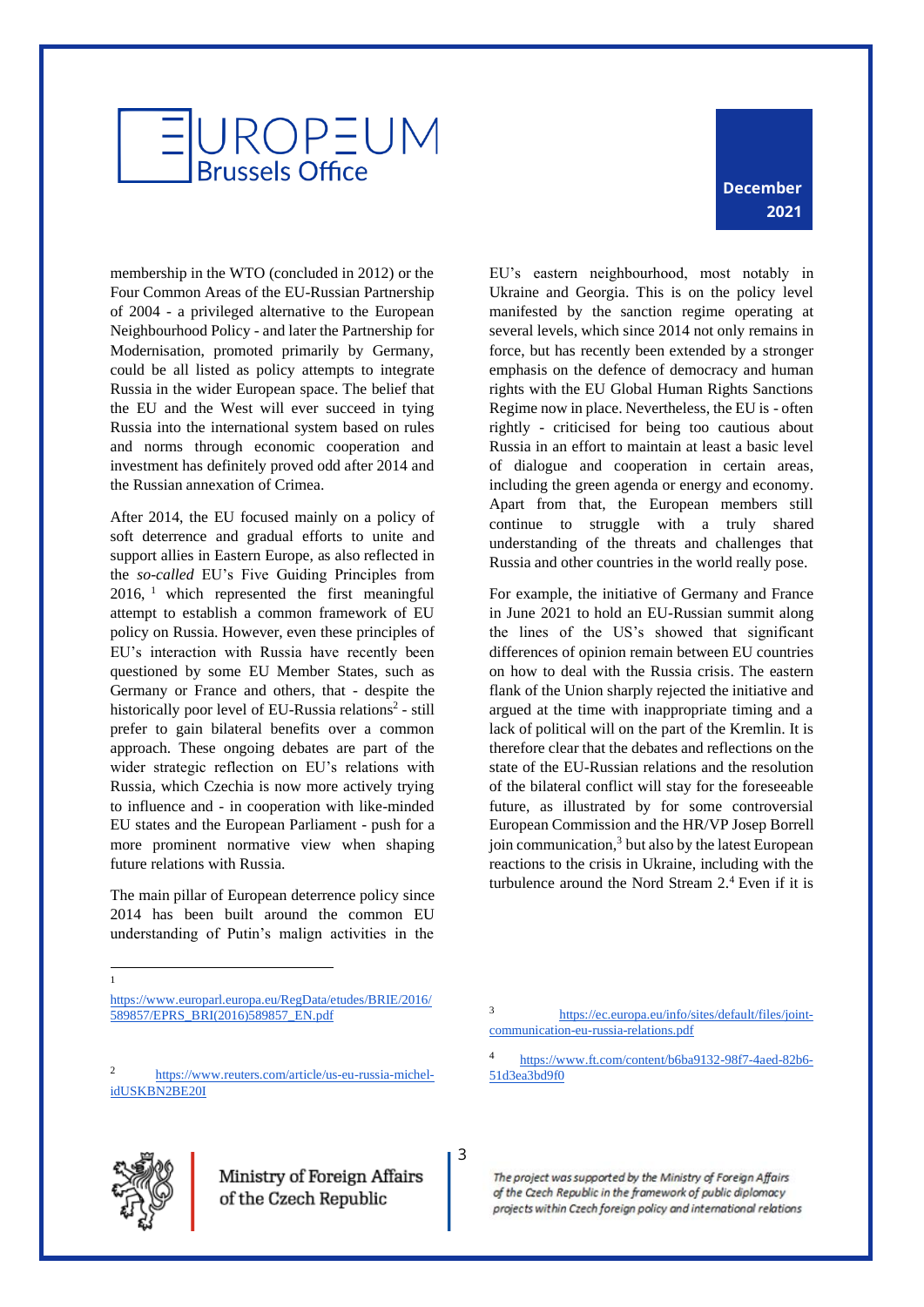



clear that the mutual level of understanding among the European nations has been increasing.<sup>5</sup>

Right now, the open debates and ongoing divisions of the European members prove it hard to meaningfully engage in the high-level discussions on the future of the security architecture in Europe, which are led by the Russian leadership and their US counterparts. Despite some efforts to coordinate between Americans and Europeans, the EU voice is often missing in the debates, which makes the Union vulnerable and weak on the international scene, as the High Representative Josep Borrell complained to Die Welt.<sup>6</sup>

## <span id="page-6-0"></span>The way forward

Based on the Czech-Russian tense relations and a series of in-depth interviews with key stakeholders in Brussels released in October 2021, it is clear the EU must learn from past mistakes and play with the Kremlin from a real position of power. Stronger leadership, common understanding of the shared challenge and joint actions are going to be more respected than efforts to accommodate Russia, as the trip of Josep Borrell to Moscow in February 2021 showed.

Now, it is evident that the Kremlin is not interested in promoting any kind of meaningful relations with the EU when trampling on the Five Mogherini's Principles as it escalates the situation in relations with Ukraine and tries to crush the domestic civil society, independent media, Alexey Navalny and his team too.<sup>7</sup> Therefore, the European push against this trend needs to continue and be much increased, as

5 [https://www.consilium.europa.eu/media/53575/20211216](https://www.consilium.europa.eu/media/53575/20211216-euco-conclusions-en.pdf) [euco-conclusions-en.pdf](https://www.consilium.europa.eu/media/53575/20211216-euco-conclusions-en.pdf)

Borrell said when speaking about deterrence,<sup>8</sup> but it might just not be enough. Russia is clearly not interested in showing any kind of mutual respect when further escalating the energy crisis or pushing once again for its sphere of interests. The Kremlin understands negotiations as a means to only win tradeoffs, for which the EU side has not found an appropriate answer beyond its emphasis on the rights and values and principles of international law.

Based on the consultations in Brussels as well as the Czech experience with Russia, the EU should come back to the origins of its own consensus on Russia and further bolster the five guiding principles. There is also much to be done in terms of the EU's resilience to external influences, including disinformation, hybrid threats, and corruption and money laundering. And the EU's neighbours in Eastern Europe need it more than ever for dealing with the Russian aggression and military build-up on their borders. In addition, the Eastern Partnership and enlargement policy in Western Balkans have received a boost by the recent high-level summits but both would certainly deserve an injection of Euro-Atlantic optimism. At the same time, the EU needs to more proactively support the Russian civil society, independent media and political opposition that suffer from an unprecedented wave of domestic repressions and terror from the authorities.

## <span id="page-6-1"></span>How to achieve this?

The EU future approach towards Russia should be based on three main pillars: a) a more assertive and confident position towards the Russian regime, b) a more active and effective cooperation and support to



4

<sup>6</sup> [https://eeas.europa.eu/headquarters/headquarters](https://eeas.europa.eu/headquarters/headquarters-homepage/109373/die-welt-nothing-will-be-decided-about-us-without-us-being-there_en)[homepage/109373/die-welt-nothing-will-be](https://eeas.europa.eu/headquarters/headquarters-homepage/109373/die-welt-nothing-will-be-decided-about-us-without-us-being-there_en)[decided-about-us-without-us-being-there\\_en](https://eeas.europa.eu/headquarters/headquarters-homepage/109373/die-welt-nothing-will-be-decided-about-us-without-us-being-there_en)

<sup>7</sup> [https://www.euractiv.com/section/global](https://www.euractiv.com/section/global-europe/opinion/as-russias-repression-grows-the-west-needs-to-react/)[europe/opinion/as-russias-repression-grows-the-west-needs](https://www.euractiv.com/section/global-europe/opinion/as-russias-repression-grows-the-west-needs-to-react/)[to-react/](https://www.euractiv.com/section/global-europe/opinion/as-russias-repression-grows-the-west-needs-to-react/)

<sup>8</sup> [https://eeas.europa.eu/headquarters/headquarters](https://eeas.europa.eu/headquarters/headquarters-homepage/92722/my-visit-moscow-and-future-eu-russia-relations_en)[homepage/92722/my-visit-moscow-and-future-eu-russia](https://eeas.europa.eu/headquarters/headquarters-homepage/92722/my-visit-moscow-and-future-eu-russia-relations_en)[relations\\_en](https://eeas.europa.eu/headquarters/headquarters-homepage/92722/my-visit-moscow-and-future-eu-russia-relations_en)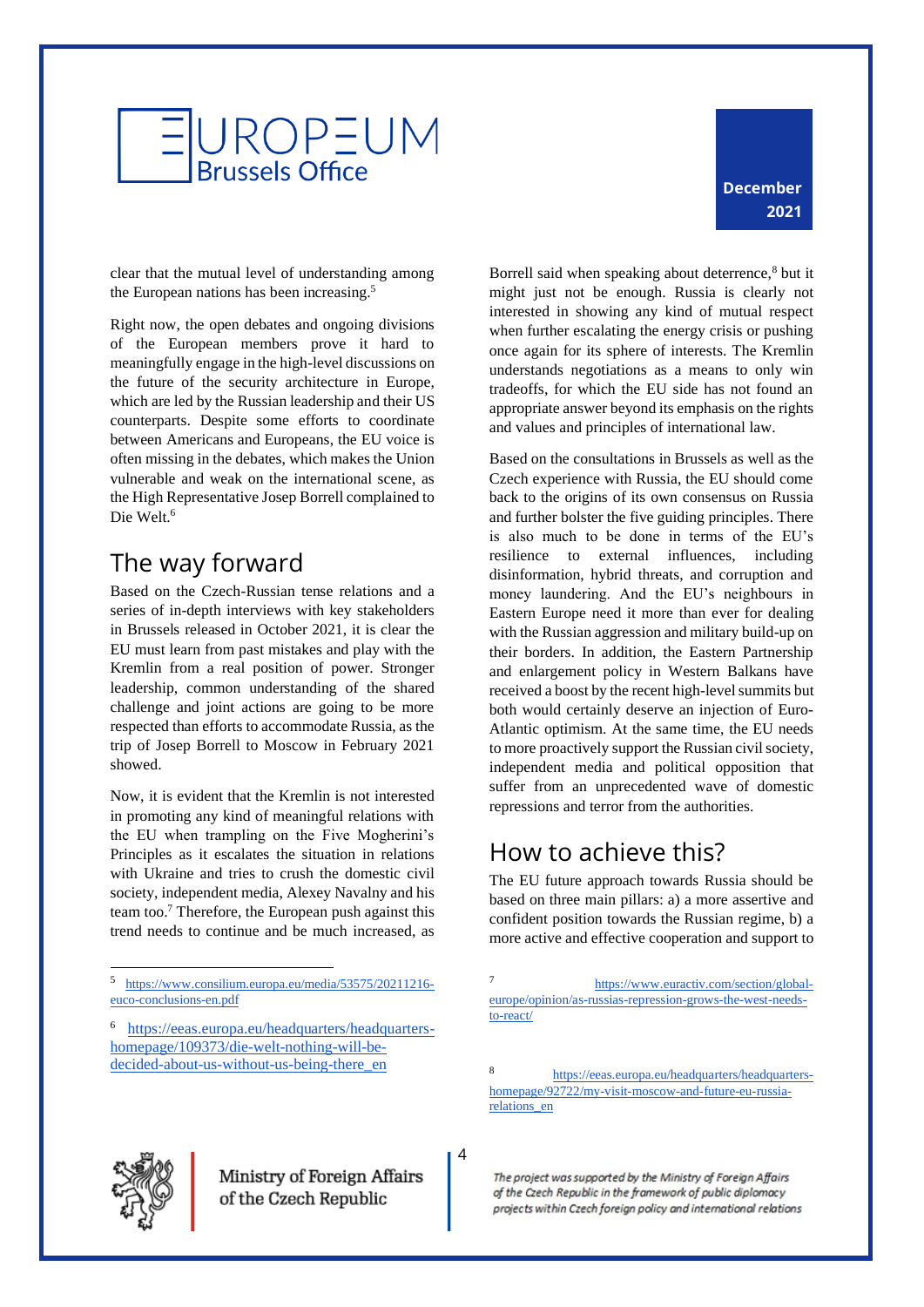



the Russian civil society and finally c) fulfilling the domestic tasks and building-up societal resilience and resistance to negative influences from the East.

First, the EU should rely on cooperation with allies and other like-minded partners, including NATO, the US, Council of Europe or OSCE with which it often shares similar experience when dealing with Russia. These organisations might bolster the EU approach and multiply the effect of its own policies thanks to the multilateral format of negotiations. Countries, such as Czechia, should thus be more active in the EU and at the international stage in order to influence the Western debates on the future of relations with Russia, which are taking place right now in both the EU and NATO. One of the concrete opportunities is the EU's Strategic Compass project that should build a common EU understanding of the threats and challenges in the world. On the NATO side, the process of strategic reflection and adaptation to the future challenges under NATO 2030 represents another opportunity to achieve a more robust and value-driven Western approach towards Russia.

Since the Kremlin only understands the language of power, it is also high time to prepare a credible plan of deterrence in case of continuation of the Russian aggression against Eastern European allies of the EU, including most prominently Ukraine, Georgia or Moldova that are all suffering from the Kremlin's pressure in terms of the open military aggression (Ukraine, Georgia), energy (Moldova) or migration and other hybrid tools (Belarus) since these are then impacting the EU itself to. A comprehensive deterrence plan, including sectoral and economic as well as personal sanctions against Russian oligarchs, as it was advocated by a number of international experts would bolster the European response to the ongoing crisis and present the red lines that Russia is facing.

During the upcoming strategic negotiations with Russia, it is necessary to avoid any compromises with the Russian leadership on the future foreign and

security orientation of EU's closest allies, namely Ukraine and Georgia. Just on the contrary, the upcoming series of high-level negotiations needs to strengthen the fragmented Western response to the Russian aggression and bolster the resolute response the the Russian escalation around the borders of Ukraine, which might be used to pressure the West any time in the future.

Secondly, the EU should bolster its cooperation with the Russian civil society, the independent media as well as the political opposition, which the Putin regime has been trying to completely crush in recent months. Many Russian citizens critical of the situation in Russia have recently had to flee abroad, but in many cases they struggled with a complex bureaucratic system for receiving political refuge or asylum, especially when aspiring for a longer stay in the EU. Individual EU members have very diverse and not always friendly regimes of welcoming repressed citizens. Lithuania and Poland serve as positive examples when offering the humanitarian visa option but this is not the case for all EU member states. Nevertheless, a substantial number of Russians managed to escape from Russia and the EU and its members need to care more about their integration and integrity of their societies.

As much as this is possible, the EU should redirect its resources and attention to active support and cooperation with the Russian citizens. It should invest and promote strategic communication, offer more exchange programmes and opportunities and offer shelter if the situation at home is already unbearable. The recent Czech and Danish non-paper calling for increased EU support to the civil society at multiple levels, which was endorsed by 18 EU countries, is a good example of a strong and efficient way forward in this direction. Prague, Vilnius or Warsaw are together with Berlin and other cities around the EU flourishing centres of Russian independent activism and thinking, but more could be one to support these efforts on a systemic level.



Ministry of Foreign Affairs of the Czech Republic

5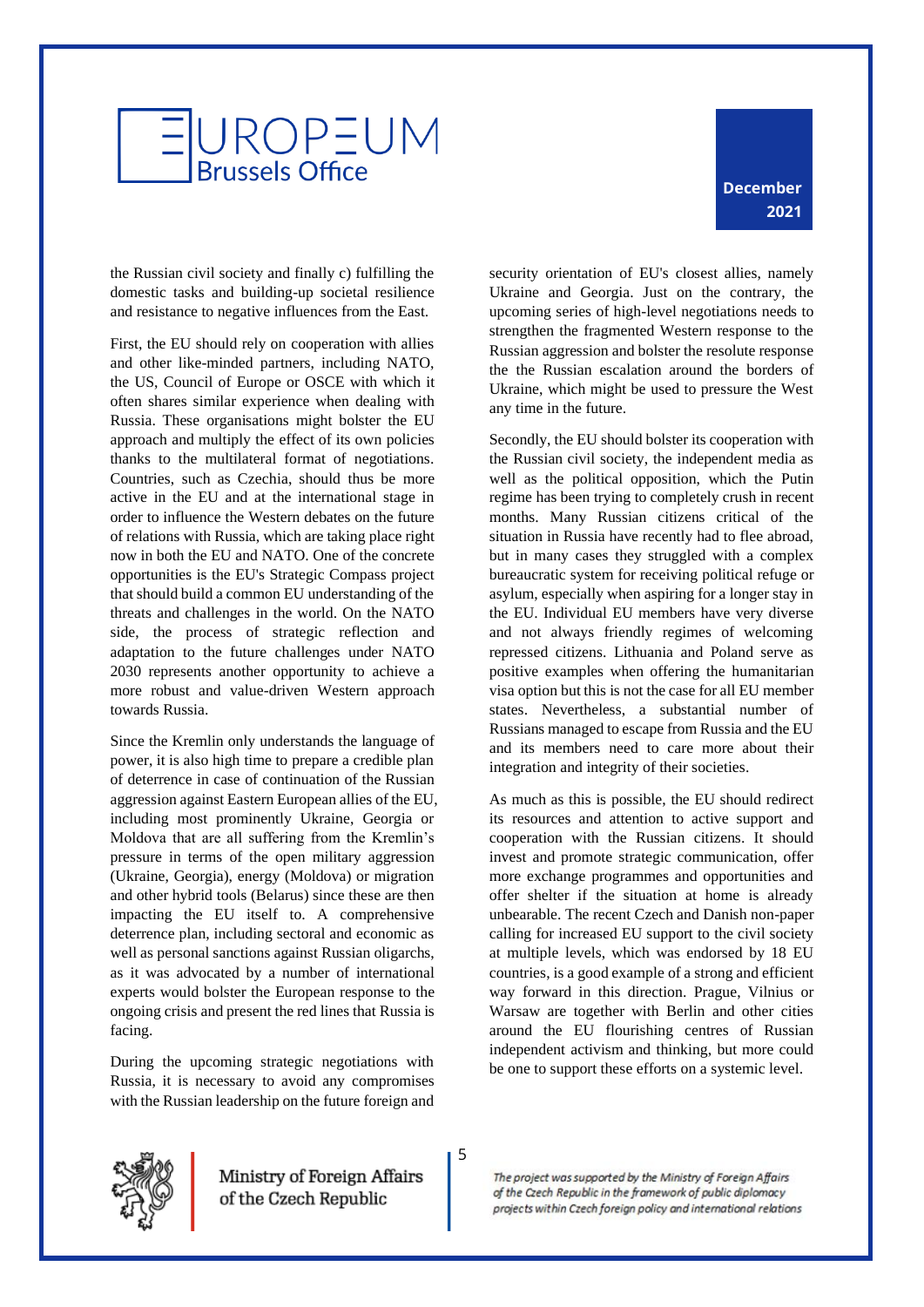# **ROPEUM Brussels Office**

Finally, the EU faces a number of domestic challenges that have not yet been properly addressed, including the fight against corruption or hybrid threats that the whole of the EU is constantly struggling with. The EU must invest more resources in strengthening the institutional as well as member states' capacity and capability to promote social resilience, creating a robust system of dealing with foreign and domestic disinformation as well as defence against cyber attacks and other forms of malign foreign interference in the democratic political processes. The EU Action Plan for Democracy (EDAP) and its smooth implementation at the member state level leads the way towards this kind of resistance.

The issue of foreign investment, corruption and money laundering through the European banks and real estate has also been a long-standing problem, and many member states have been turning a blind eye to it for too long. Only recently, EU members finally started to adopt the screening mechanism, on the basis of which it can examine investments in critical infrastructure and other sensitive sectors of the economy. A specifically Central and Eastern European problem are the so-called Russian banks based in Budapest, through which the Putin regime is able to invest considerable funds in countries of CEE, which represents a major problem for the integrity of European economies.

**December 2021**



Ministry of Foreign Affairs of the Czech Republic

6